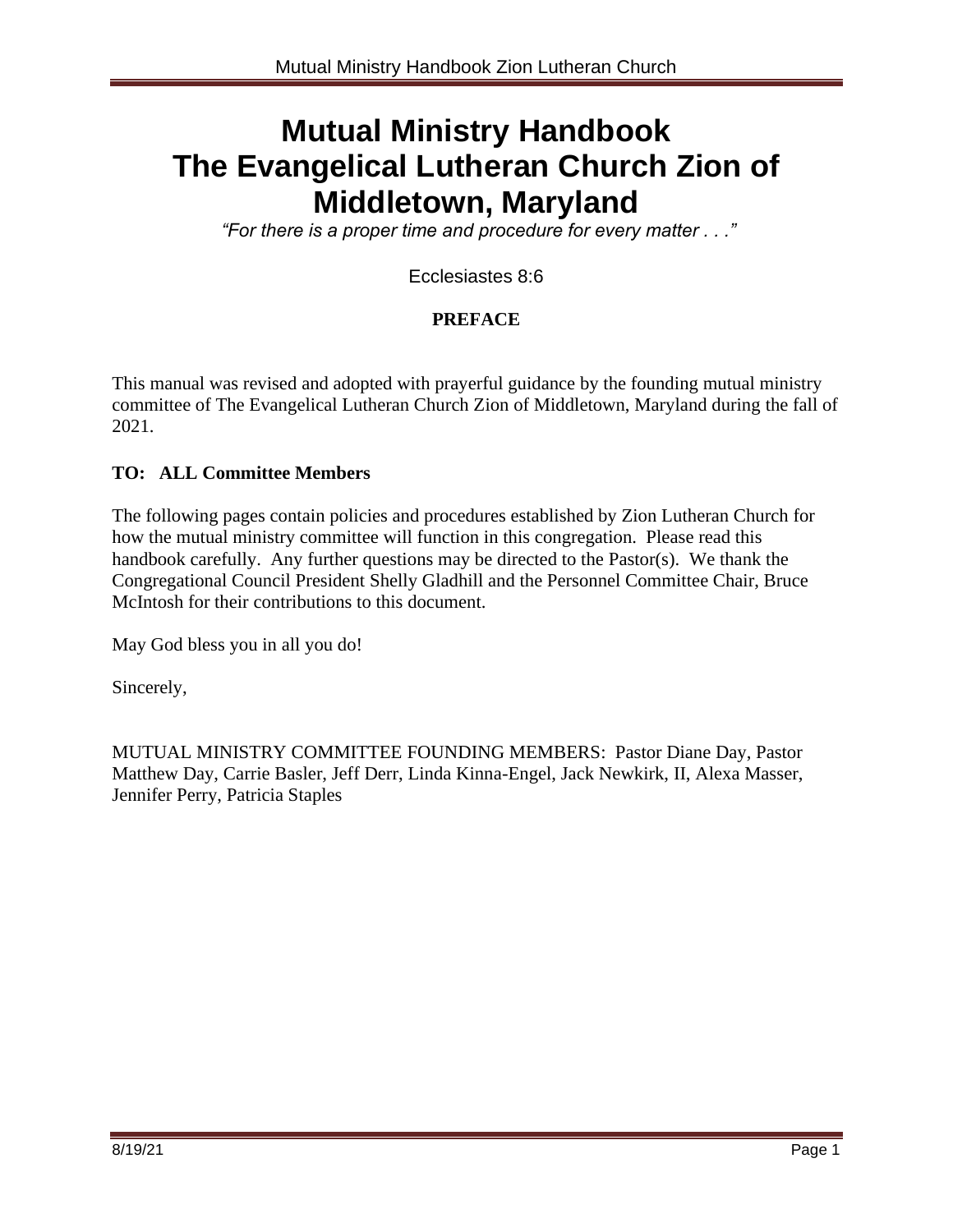### **MUTUAL MINISTRY**

### **Adapted from a Greater Milwaukee Synod document**

### **Mutual Ministry Mission Statement**

Mutual Ministry is a call to a wider vision of the church as the interconnected Body of Christ. All the baptized are linked together as God's people in a shared purpose and a common adventure in the service of Jesus Christ in the world.

The marks of mutual ministry:

- mutual communication
- mutual growth
- mutual accountability
- mutual affirmation
- mutual vision

Together as a Mutual Ministry Committee we commit ourselves to strengthen the life and mission of The Evangelical Lutheran Church Zion of Middletown, Maryland, a congregation of The Delaware-Maryland Synod of the Evangelical Lutheran Church in America.

We are called to care and pray for the leaders of this congregation. We believe that God's power is meant to be shared with and for others, not over others. We intend to share this ministry for the sake of the Gospel.

### **Our Goals**

- **1.** Mutual communication means listening and speaking, advocating and clarifying the expectations of ministry together, as well as addressing the needs of our congregation. Our goal is to listen carefully and to speak with the people of our parish.
- **2.** Mutual growth means encouraging our leaders and all our members to participate in continuing education. We intend to assist our rostered leaders in the planning of their continuing education so that the corporate ministry is strengthened.
- **3.** Mutual accountability means assessing the growth of both rostered leaders and congregation. We intend to discern and nurture all the resources of people which God has placed in our midst.
- **4.** Mutual affirmation means celebrating the gifts God gives to our congregation to lead in ministry together. We intend to share such affirmations specifically and personally.
- **5.** Mutual vision means to imagine what God's particular plan is for our congregation and what might happen if leaders and members were to make a renewed commitment to the shared vision. We intend to set aside time and to develop a process so that this vision can be widely shared.

Adopted with permission from: Copyright © 1988 Evangelical Lutheran Church in America. Prepared by the Division for Ministry. Permission is granted to reproduce this document as needed, provided it is for local use only and that each copy displays the copyright as printed above.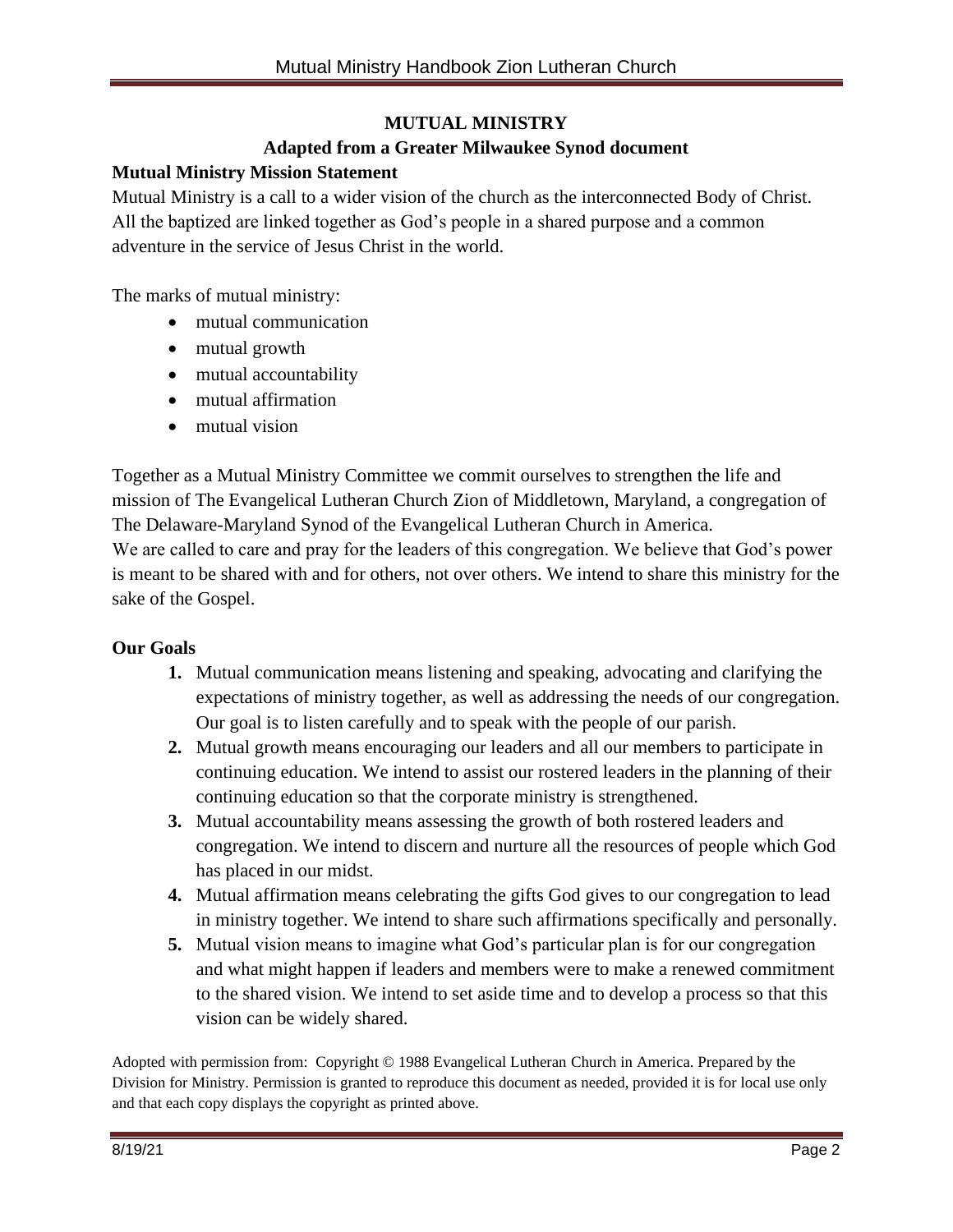### **Table of Contents**

|                                                                         | Paragraph | Page           |
|-------------------------------------------------------------------------|-----------|----------------|
| <b>PREFACE</b>                                                          |           |                |
| <b>Welcome Letter</b>                                                   |           | 1              |
| <b>Mutual Ministry Mission Statement</b>                                |           | 2              |
| Our Goals                                                               |           | 2              |
| <b>SECTION 1.000: Introduction</b>                                      |           |                |
| <b>Mutual Conversation and Consolation</b>                              | 1.100     | 5              |
| <b>SECTION 2.000: Theological Reflections: We Have This Treasure in</b> |           |                |
| <b>Earthen Vessels</b>                                                  |           |                |
| <b>Earthen Vessels</b>                                                  | 2.100     | 6              |
| When The Vessel is Empty                                                | 2.200     | 6              |
| <b>Vessels Don't Fill Themselves</b>                                    | 2.300     | 6              |
| <b>Mutual Ministry Committee</b>                                        | 2.400     | $\overline{7}$ |
| SECTION 3.000: Mutual Ministry Committee: It Doesn't Just Happen!       |           |                |
| Some Things To Be Avoided                                               | 3.100     | 7              |
| Some Things To Do                                                       | 3.200     | 8              |
| Purpose                                                                 | 3.300     | 8              |
| Membership                                                              | 3.400     | 8              |
| <b>Qualities and Skills</b>                                             | 3.500     | 9              |
| Numbers and Length of Term                                              | 3.600     | 9              |
| Accountability and Reporting                                            | 3.700     | 9              |
| Section 4.00 Mutual Ministry at Work: A Vision for Building up the      |           |                |
| <b>Body of Christ</b>                                                   |           |                |
| Listening and Clarifying                                                | 4.100     | 10             |
| Sharing and Communicating                                               | 4.200     | 11             |
| Reviewing and Revising                                                  | 4.300     | 12             |
| <b>Section 5.00 Definitions: The Place to Start</b>                     |           |                |
| <b>Your Expectations</b>                                                | 5.100     | 13             |
| New Committee or Old?                                                   | 5.200     | 13             |

| Job Description for Your Committee                        | 5.300 13 |  |
|-----------------------------------------------------------|----------|--|
| Staff - Congregation Partnership                          | 5.400 14 |  |
| Staff Emphases (Part E - "Definition" Form)               | 5.410 14 |  |
| Congregational Encouragement (Part E - "Definition" Form) | 5.420 15 |  |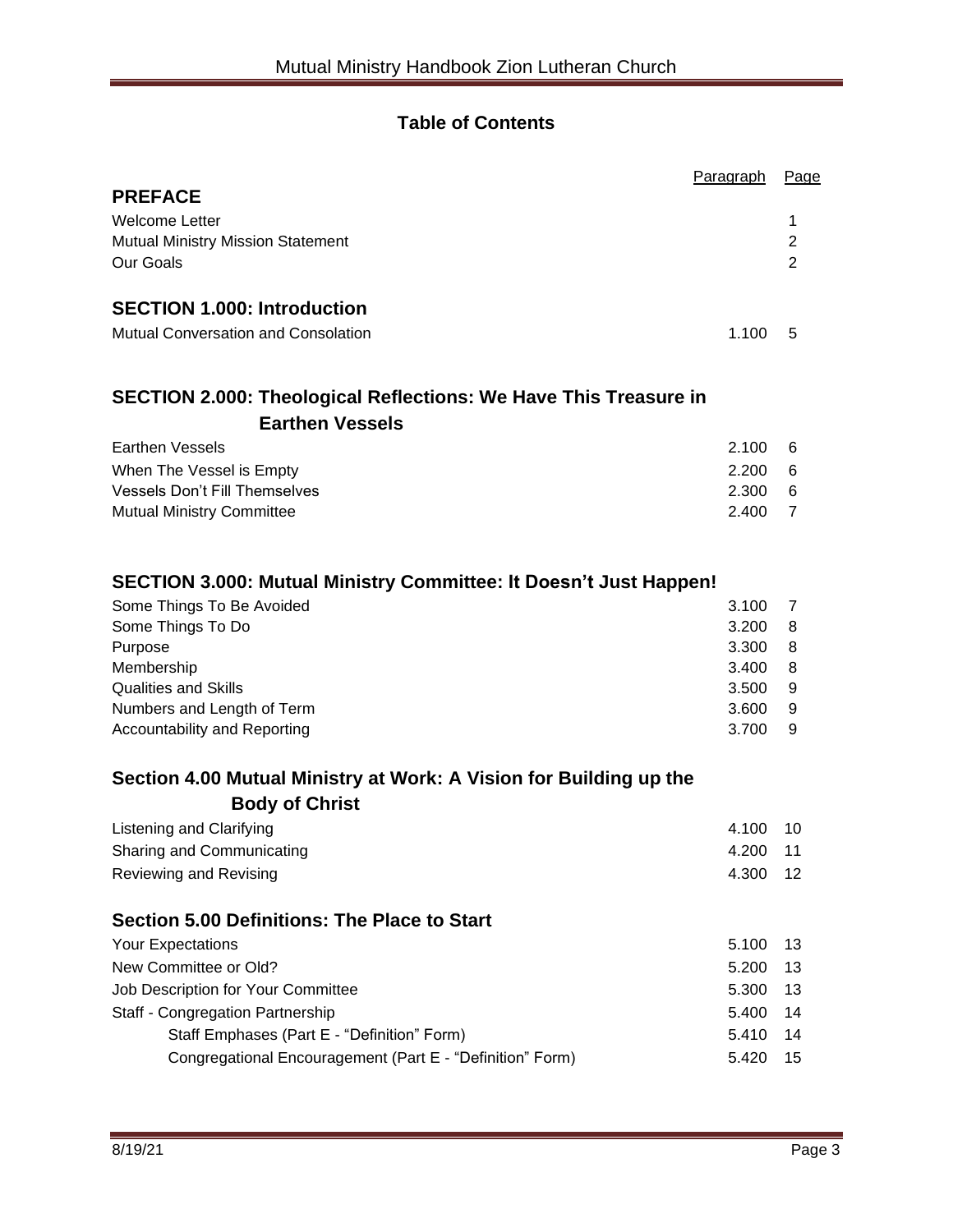## **Section 6.000 Agenda: Mutual Ministry Throughout the Year**

| Suggested Annual Agenda                 | 6.100    | -16 |
|-----------------------------------------|----------|-----|
| Generic Meeting Agenda                  | 6.200 17 |     |
| Shared Planning of Continuing Education | 6.300 17 |     |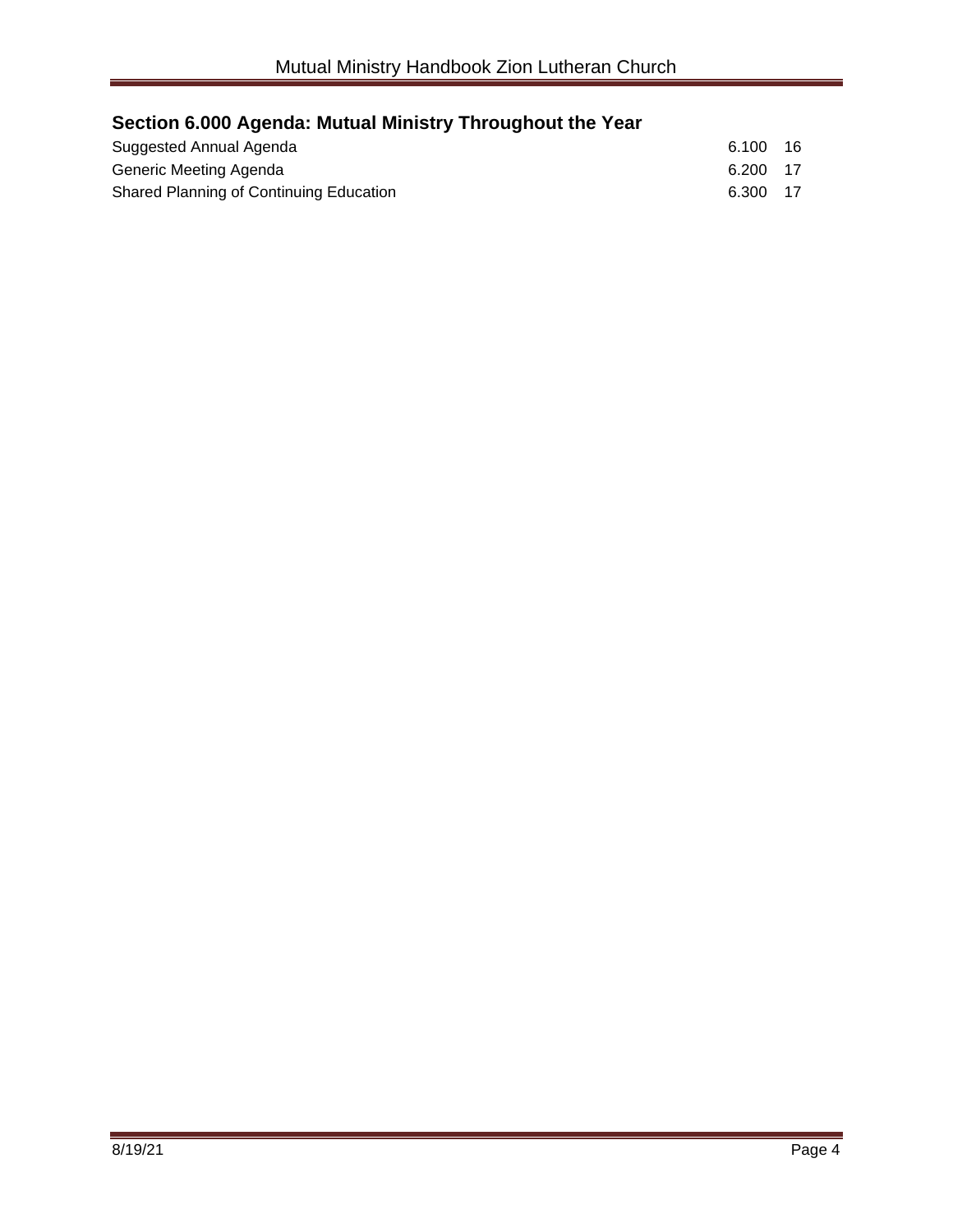### **Section 1.00 Introduction**

### **1.10 Mutual Conversation and Consolation**

God has entrusted the Gospel to earthen vessels – people like you and me. As earthen vessels, Christians can both empty themselves for others and they can be filled from another. Pastors and other called leaders have assumed the responsibility to be servant-leaders for the church.

Day after day they are expected to care for others. Day after day through calling, meeting, writing, teaching, planning, preaching, speaking, laughing and crying–these servant-leaders care for others. Day after day, these servant-leaders empty themselves for the sake of the Gospel. And that is what should happen. But there comes a time for mutual ministry. A time to care for those who are our servant-leaders.

Some may ask, "But why another committee? We're already too busy!" That, I suggest, is the very reason we need mutual ministry. Councils and programmatic committees have far too many things on their agendas. Pastors and other called leaders have far too many appointments, meetings, and demands placed on their time. And in the midst of all this business, no one takes time for what Luther called the "mutual conversation and consolation among Christians."

The evidence is all too clear. Clergy burnout. Sexual boundaries crossed. Broken marriages. Bickering congregations. These are symptoms of busy people who do not set aside time for the mutual conversation and consolation called for by Luther. In short, our busy schedules cry out for mutual ministry.

Why another committee? Because God has entrusted the Gospel to earthen vessels, and vessels like you and me require some intentional care: some refilling, some renewing, some refreshment in the midst of busy times.

The original organizing documents of the ELCA Model Constitution for Congregations, in chapter 13, called for a Staff Support Committee within each congregation. We have learned much in these first seven years of the ELCA. Congregations have adapted our suggestions to meet their needs. New insights have been gained about family systems, the need for boundaries, and causes of burnout. To convey more clearly the focus, we are now using the title of Mutual Ministry Committee rather than the previous term of Staff Support. Each "called leader" is normally a full member of a Mutual Ministry Committee. Other support staff persons (secretaries, musicians, custodians, administrators, etc.) may come under the care of the committee but they are not regular members of it.

### **Section 2.000 Theological Reflections: We Have This Treasure in Earthen Vessels**

For some it may be a scandal that God chose to use an earthen vessel - Jesus of Nazareth - as the vehicle for salvation. But that is the biblical story and that is what theologians call the incarnation. In turn, Jesus of Nazareth chose twelve persons - earthen vessels - for his disciples. Pentecost is the account of God's Spirit spreading throughout the world through human vessels - people of every color, gender, age, and language. Earthen vessels may be a scandal of particularity for some, but it is the focus of mission and ministry in the New Testament.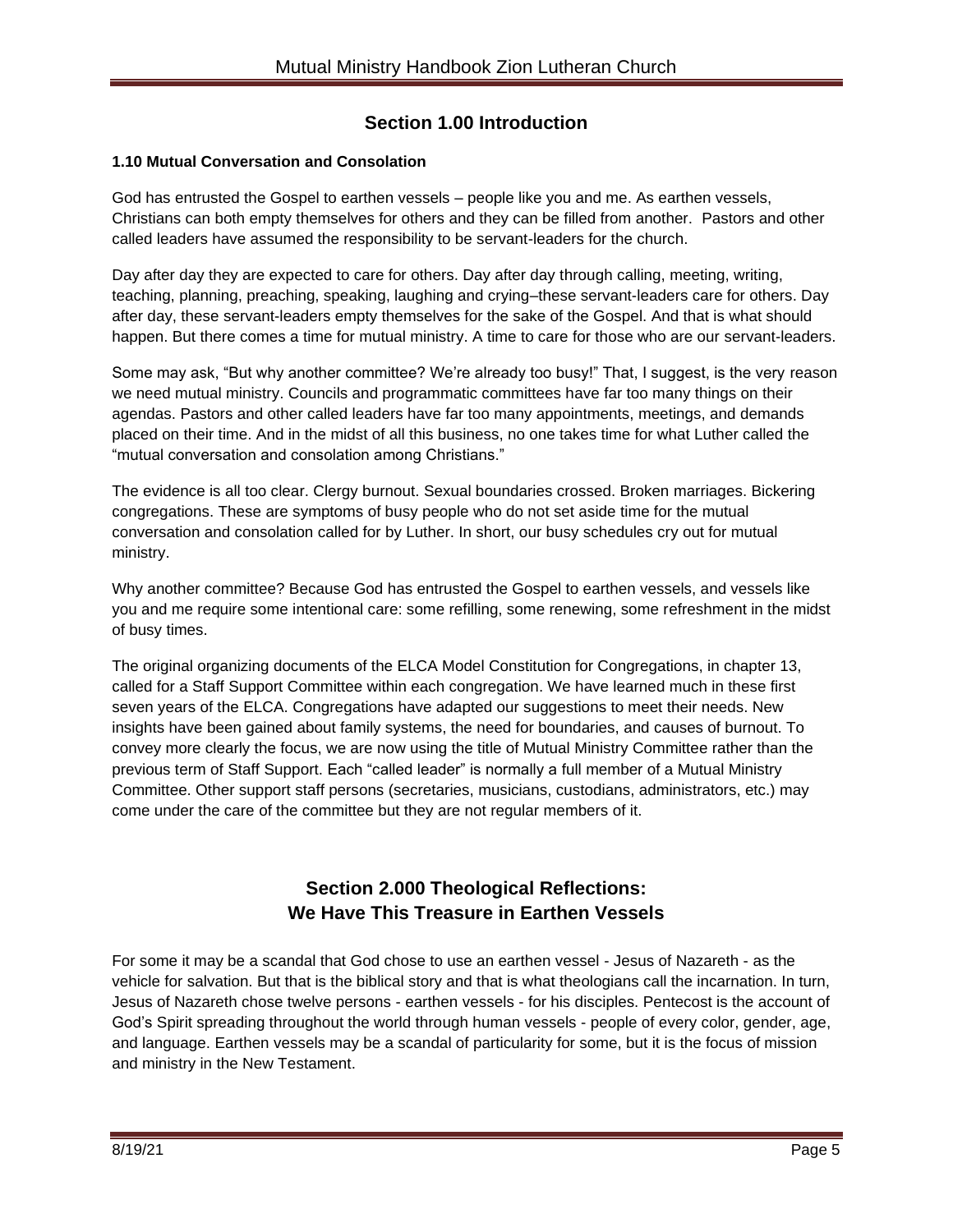### **2.10 Earthen Vessels**

God chose to entrust the gospel to earthen vessels - human beings like you and me. For Paul, this imagery took on vital theological significance - ". . . we have this treasure in earthen vessels to show that the transcendent power belongs to God and not to us" (II Corinthians 4:2).

Earthen vessels do make good carriers. They can be filled. They can be emptied. They can be filled and emptied again. And again. And again. But earthen vessels demand some care in their handling. Vessels can be upset, rims chipped, parts broken and the contents can be lost!

Our baptism prepares us for a ministry of earthen vessels - a life of being filled and being emptied. At the same time, it calls for a ministry to earthen vessels - a mutual ministry to one another. Without this mutual ministry our earthen vessels will soon be empty and have no ministry for the world.

Through the waters of Holy Baptism you and I - earthen vessels - are made carriers of the gospel and made members of the one holy, catholic, apostolic church. For this reason, the Evangelical Lutheran Church in America (ELCA) speaks of the "ministry of the baptized people of God."

*"This church affirms the universal priesthood of all its baptized members. In its function and its structure this church commits itself to the equipping and supporting of all its members for their ministry in the world and in the church. It is within this context of ministry that the church calls or appoints some of its baptized members for specific ministries in the church" (Constitution of the ELCA 7.11; emphasis added).*

It is the water of baptism that fills us for the ministry we carry into the world as the baptized people of God. Thus, mutual ministry is the equipping and supporting of all baptized members (earthen vessels) so they can, in turn, carry the gospel into the world and into the church.

### **2.200 When The Vessel is Empty**

Committed Christians soon find out, however, that carrying the gospel in earthen vessels into the world and into the church is a never ending task. Day after day there are new opportunities to empty ourselves. But that's what ministry is all about!

We need a place where we can be refilled. Fortunately, our weekly corporate worship is such a place. God promises to be present in word and sacrament so these earthen vessels can be refilled and refreshed.

Our Lutheran liturgy is designed for earthen vessels. We begin with the cleansing of confession and the words of affirmation for what has been spilled. We are filled. "The body of Christ given for you. The blood of Christ shed for you." Being filled we are told to go in peace and serve the Lord!

As an earthen vessel we need that cleansing and filling every week. As earthen vessels, we are indebted to our pastor and the worshiping community for the cleansing, filling, and refreshing experience of corporate worship.

#### **2.300 Vessels Don't Fill Themselves**

Paul's image of the gospel being in earthen vessels has another valuable theological insight. Vessels don't fill themselves! Water does not come from wishing for it. Burnout is not overcome by trying harder. Sin does not disappear by our good efforts. Luther said it clearly - God's Word always comes from outside. God's love always is mediated to us.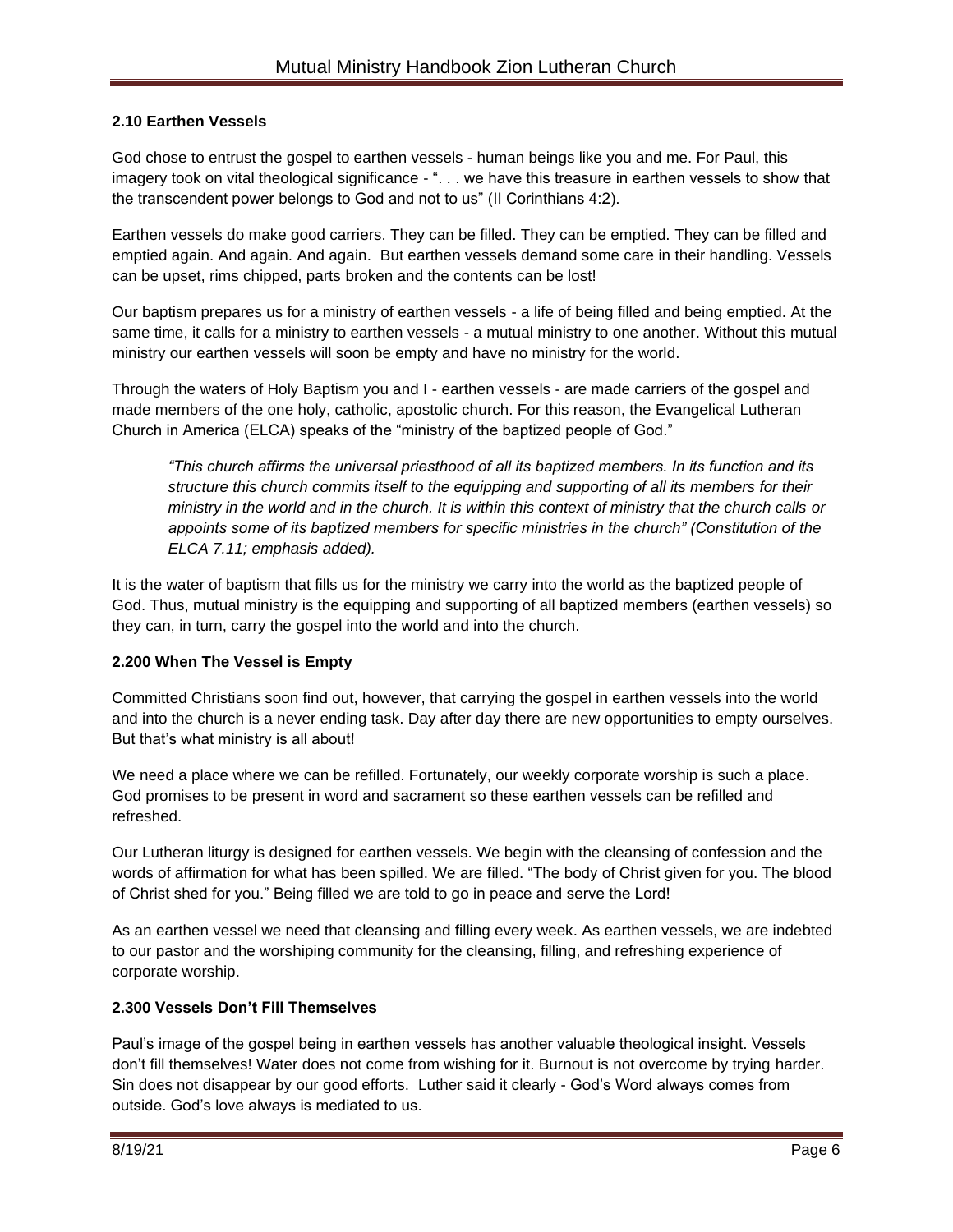But where is the religious leader filled and renewed? Each week your pastor stands before the congregation and says, "I therefore declare to you the entire forgiveness of your sins." But who speaks the word of assurance and absolution to your pastor?

Confession and absolution are a renewing power possessed by all baptized Christians. The Small Catechism calls it the "office of the keys" - the authority which Christ gave to his church to forgive the sins of those who repent. The Large Catechism puts it more bluntly. "Now, all of us are debtors one to another, therefore, we should and we may confess . . . no one being afraid of anyone else. Thus by divine ordinance Christ himself entrusts absolution to his Christian church and commands us to absolve one another from sins." (Book of Concord, Tappert Edition, page 458).

Confession and absolution. Mutual conversation and consolation. Out of our Lutheran heritage come these theological themes which lay the foundation for mutual ministry.

### **2.400 Mutual Ministry Committee**

According to Zion's constitution C13.04. Mutual Ministry Committee(s) There shall be a Committee of Mutual Ministry appointed by the Executive Committee. In the absence of a Mutual Ministry Committee the duties shall be performed by the Executive Committee. Terms of the office shall be two years with three new members elected after two years. This is also referenced in Bylaws: SECTION 20- There shall be a Committee of Mutual Ministry appointed by the Executive Committee and the Pastor. In the absence of a Mutual Ministry Committee the duties shall be performed by the Executive Committee. Terms of the office shall be two years with three new members elected after two years. Without question, mutual ministry is basic to our Lutheran theology and necessary for earthen vessels to whom God has entrusted the gospel.

### **3.00. MUTUAL MINISTRY COMMITTEE**

### **It Doesn't Just Happen!**

Mutual ministry doesn't just happen. Simply appointing a committee won't help much. Committees are made up of people - earthen vessels - who themselves need to be filled for their work. The concept of a Mutual Ministry Committee may be a totally new idea for some people in your congregation. Some members may lack clarity regarding the task of such a committee. Some may see the task of such a committee as merely "hand holding." At times, committees can easily forget to whom it is that they are accountable. It is necessary, therefore, to start by clarifying the purpose of a Mutual Ministry Committee and identifying some of the organizational details which are important.

The idea of a Mutual Ministry Committee is not totally new. Congregations have had similar committees for years under the name of pastoral care, pastor parish relations, personnel, and staff support committees. During the past twenty years, we have learned some things that are beneficial and some things that need to be avoided.

### **3.100 Some Things To Be Avoided**

- Do not start a Mutual Ministry Committee at time of conflict.
- Do not see a Mutual Ministry Committee as a way "to get rid of the pastor."
- Do not wait and meet only when there is dissatisfaction.
- Do not use a Mutual Ministry Committee for counseling or therapy.
- Do not use a Mutual Ministry Committee to do tasks belonging to the congregation council: i.e., preparing position descriptions; matters of clarifying accountability.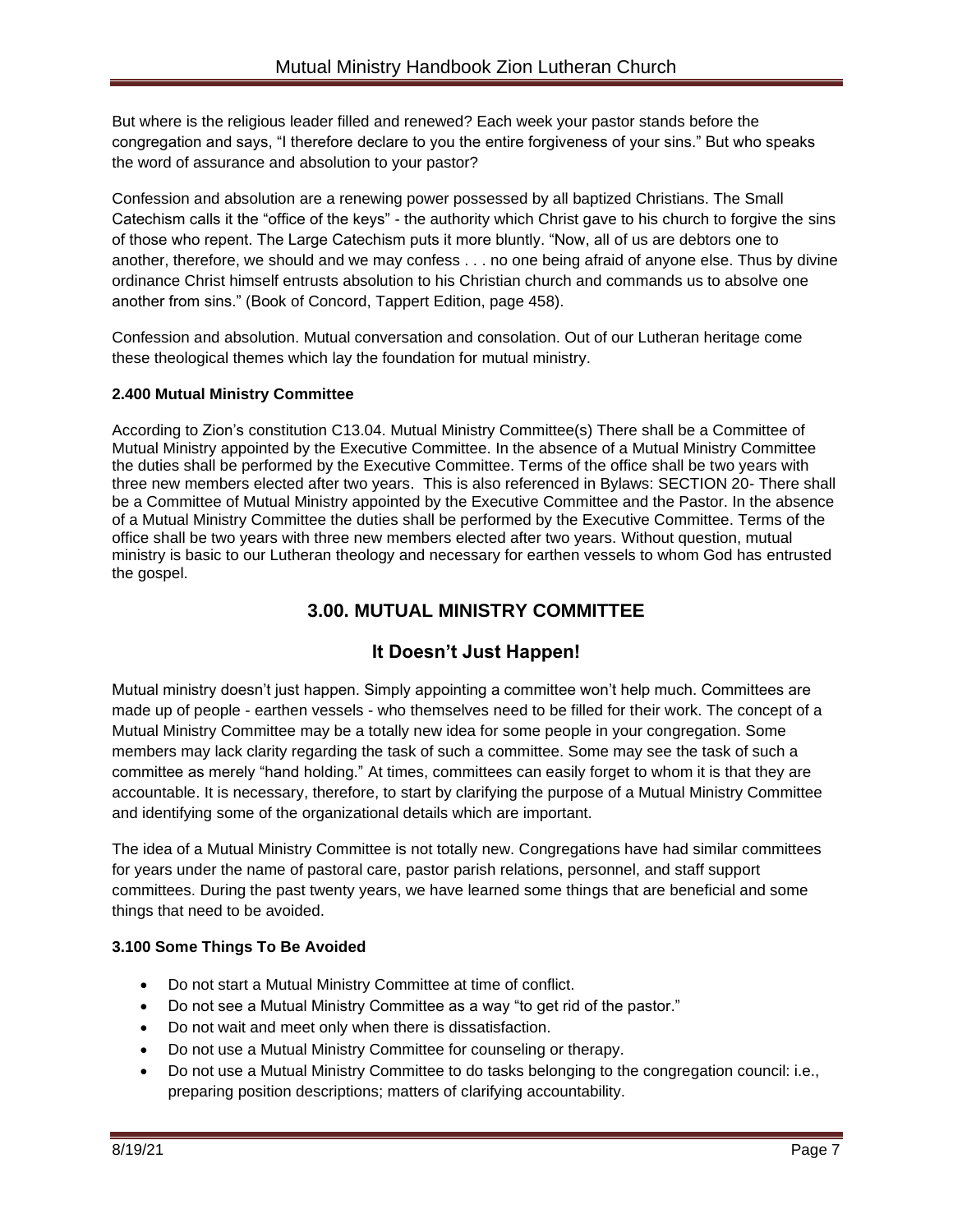### **3.200 Some Things To Do**

- Include the pastor, and any other called leaders, as part of the committee.
- Begin with the vision of strengthening the mutual ministry of all baptized.
- Have all members read the handbook.
- Have the committee appointed by the congregation council.
- Set up a yearly agenda and a regular meeting time.

### **3.300 Purpose**

Affirming and strengthening the mission of the congregation and the ministry of the staff is the primary purpose of a Mutual Ministry Committee. This is done not through programs but through:

- Listening and clarifying
- Sharing and communicating
- Reviewing and reflecting

Why bother having another committee? Isn't it the job of the whole people of God to carry out mutual ministry? Of course! If it were not for sin, the church would probably be a perfect community and not need such a group. But God chose to entrust the gospel to human beings - earthen vessels. The reality of sin requires that we must be intentional about mutual ministry. Many congregations have been working with some form of a Mutual Ministry Committee for two decades or more. Out of these years of experience, congregations have reported these benefits:

- Developed open communication about the expectations, attitudes, and concerns within the congregation, the community, and the staff;
- Were able to identify early warning signs of misunderstandings;
	- a. Became a "Listening Post" for pastor and people;
	- b. Served as a group where the pastor and staff could test new ideas;
	- c. Conducted annual review and affirmation of staff;
	- d. Were a "sounding board" in time of personal, professional stress;
	- e. Planned continuing education that benefitted both the mission of the congregation and the ministry of the staff;
	- f. Each year assessed the working conditions, compensation, housing, benefits, etc., provided for the pastor and other staff.

#### **3.400 Membership**

From past experience, congregations have learned some important matters related to how a Mutual Ministry Committee might best function. First, it is clear that a Mutual Ministry Committee should not be the congregation council. Council members are elected in light of fitness for overall guidance of parish life rather than being selected for this special task. Second, the committee should be selected by president and pastor, not elected by the congregation, with the appointments ratified by the congregation council. Third, never should the group selected be simply an informal gathering of "friends of the staff." All this means that a Mutual Ministry Committee should be intentionally selected as prescribed and held accountable to the congregation council. The committee should reflect the age, race, gender, and economic composition of the congregation and the community. Committee members should be persons who are committed to the vision of our whole church, the mission of the congregation, and the ministry of the staff. There will be a designated liaison with council for regular reporting and channeling of recommendations.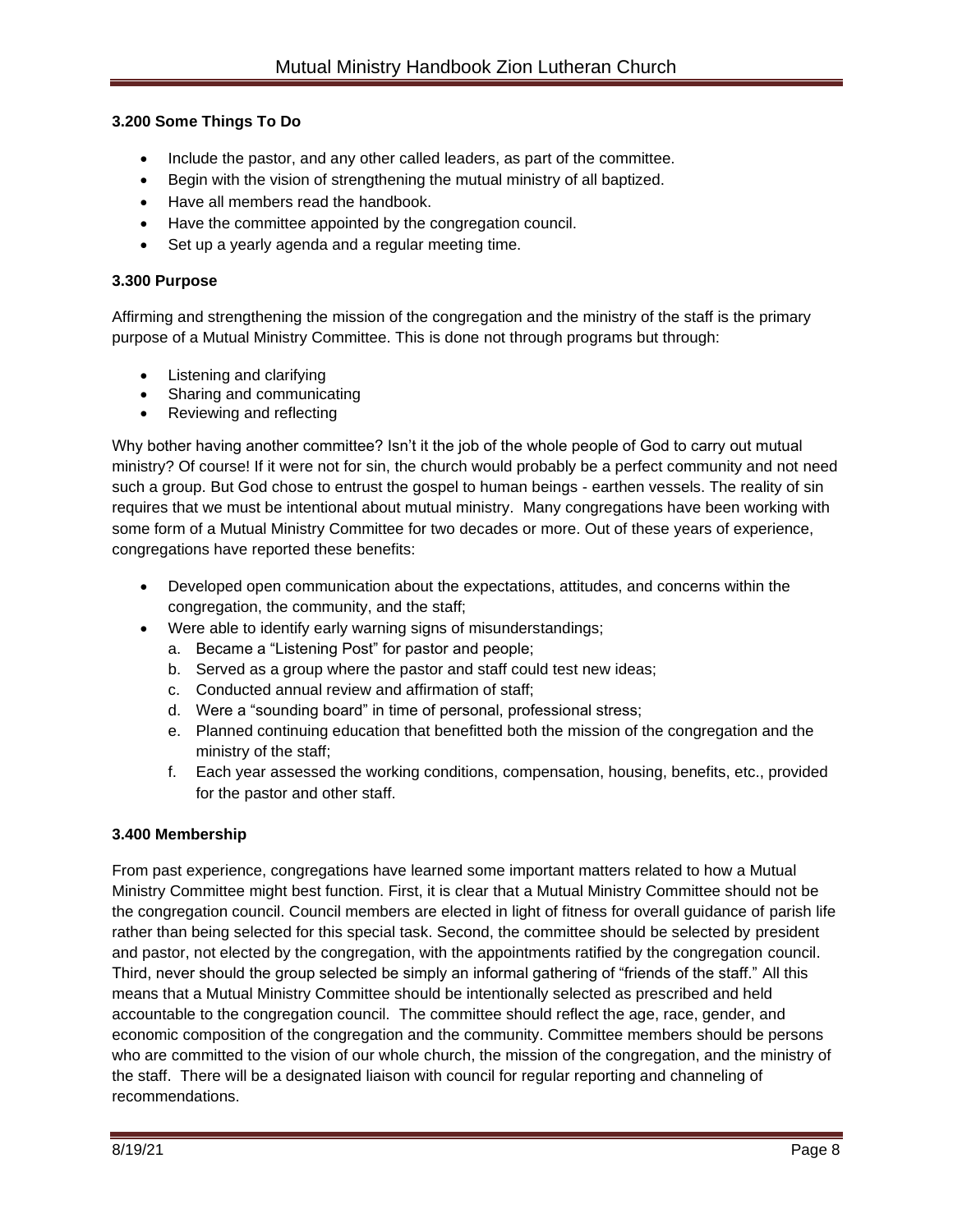### **3.500 Qualities and Skills**

Committee members, like earthen vessels, come in a variety of sizes, shapes, colors, and conditions. Each congregation, of course, will need to determine the variety of persons who will be most helpful. Some qualities and skills committee members need are:

- Ability to keep confidences
- Sensitivity to the feelings of others; in touch with their own feelings
- Understanding of the Christian faith and the vision of the ELCA as manifest in the congregation, the synod; and the church wide organization
- Ability to speak candidly but with care
- Non-anxious presence with objectivity

### **3.600 Numbers and Length of Term**

The Mutual Ministry Committee will be composed of 6 congregational members. "Term of office shall be two years, three members to be appointed each successive year." (C13.04) During the first year, three members serving one-year terms will be appointed. The constitution is here suggesting that three persons would be appointed in a given year for a two-year term. At the conclusion of the two years, each person would be eligible for reappointment or a new member could be added into the rotation. In addition to the congregational members, the pastor/called staff is/are a member of the committee. The committee meets only if one or more of the staff members are present. Mutual ministry requires that staff be seen as full participants in all the work of the committee. Vacancies created by members resigning before the end of their term will be replaced by a council appointment.

### **3.700 Accountability and Reporting**

#### a) *To the congregation council*

As a committee of the council, the Mutual Ministry Committee should report regularly to the congregation council. Recommendations about annual salary, benefits, specific duties for the coming year which are part of the "Definition of Compensation, Benefits, and Responsibilities" form used in the annual review, are forwarded to the Personnel Committee in regards to Called staff only.

#### b) Responsibility of the Personnel Committee.

Bylaws: SECTION 18--There shall be a Committee on Personnel Administration having the responsibility for filling vacant staff positions; coordinating yearly evaluations for church staff; making budgetary recommendations regarding staff salaries to the Finance Committee; serving as liaison between the congregation and church staff and supporting the Pastor's efforts to meet the needs of the congregation.

#### c) *To one another*

Committee members must remember that they are accountable to one another for maintaining discretion or confidentiality when personal information is shared during a meeting. This commitment and understanding regarding confidentiality is essential. From time to time certain information may be shared during a meeting that cannot be shared outside the group unless permission is clearly given by the one who has shared it. An important part of mutual ministry is how we handle sensitive information. Reports to the congregation council or the annual congregation meeting summarize the work of the committee and state formal recommendations but need not disclose confidential items or detailed background information when the matters are personal. Let discretion be an important guide.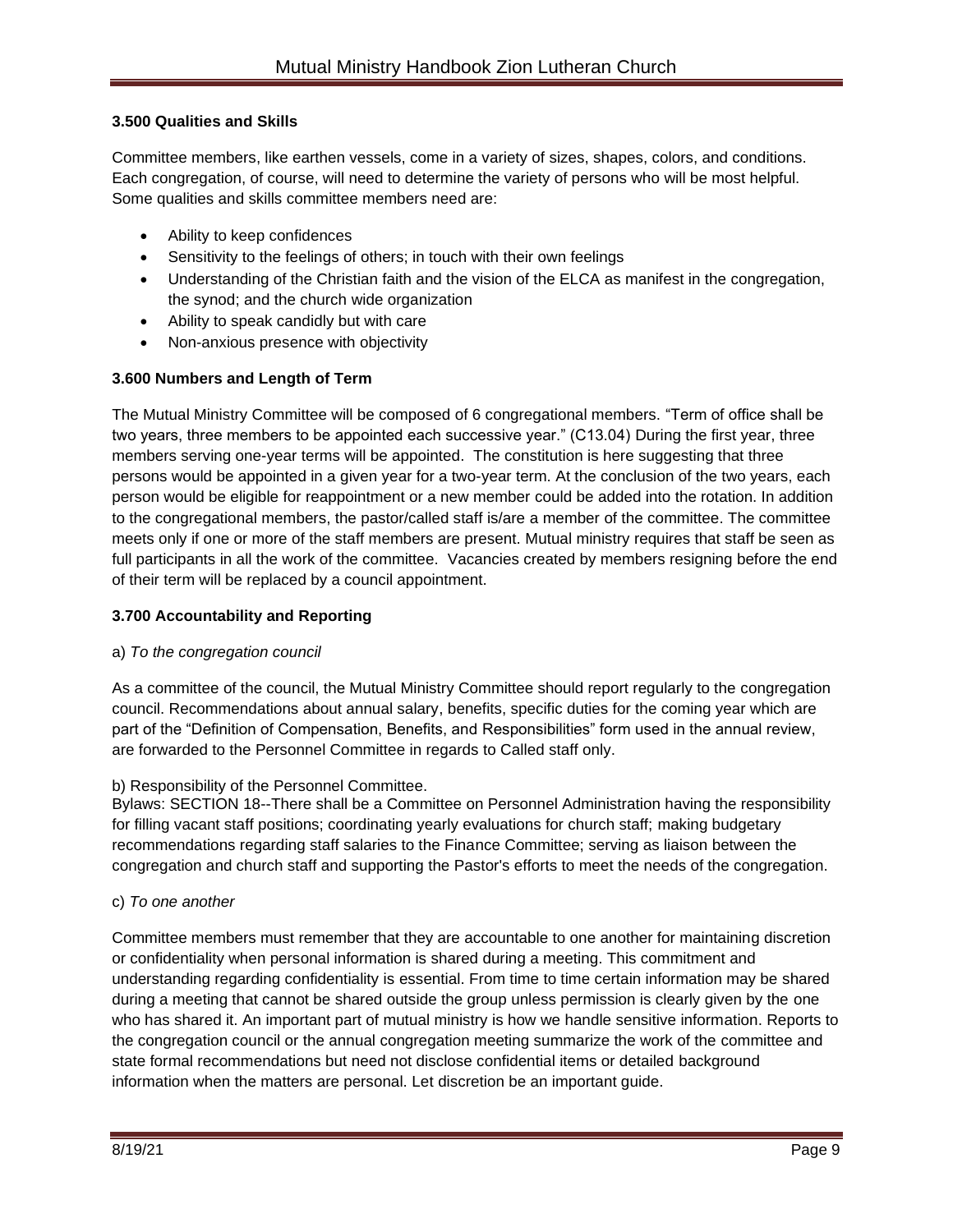### d) *To the congregation*

Each annual meeting of the congregation should receive a report of the work of the committee during the past year and the committee's plans for the coming year. Adjustments should be made to specific duties or working conditions. Priorities for staff time and staff assignments are all valuable information to be shared with all members of the congregation.

### **4.00. MUTUAL MINISTRY AT WORK**

### **A Vision for Building up the Body of Christ**

The Mutual Ministry Committee will want to deal with topics and concerns that are important for your congregation, staff, and community. This section of the manual explains the three main purposes of having a Mutual Ministry Committee.

### **4.100 LISTENING AND CLARIFYING**

### *"What concerns me is not the way things are, but rather the way people think they are." (Epictetus)*

Peter Steinke describes it so well in his book, How Your Church Family Works. Each congregation is an emotional system and within that family people see things differently. Steinke offers helpful observations:

*"The church family has its 'distancers' in the nonactive and the quitters. It has its share of 'fusers' who consider the church family to be their property. Moreover, people act out their own unfinished agendas in other relationships with members of the congregation. Some are intent on haranguing others so that they do not have to change themselves. Some are forever cheating others out of their birthright for their own special place in the family. Still others form a crankiness crowd,*  looking for external conditions to explain their own unhappiness. And what *church* family doesn't have a sunshine squad? Fearful of differences and differing, they brighten the family's life and *distract from threatening storm clouds."*

In every congregation there will be differences in expectations. Staff may have one set of expectations about the mission of the congregation while the members have another. Differing viewpoints, left unclarified, can and often do lead to conflict. Conflict is basically the failure to understand the other point of view and the refusal to grant the other person the privilege of holding a point of view different from one's own.

Thus, the first task of a Mutual Ministry Committee is finding ways to listen to one another. Studies have shown that the most common cause of conflict in a congregation is unclear expectations. It is estimated that 70 to 80 percent of all "forced" staff resignations are the result of mixed or unclarified expectations. Clarification of expectations begins by listening - to the called leaders - to the congregation.

Another issue is role clarification. Who is responsible for what? Is there a position description written for each staff person? Many members see a staff person only on Sunday morning and honestly do not understand the many responsibilities carried out the other six days of the week.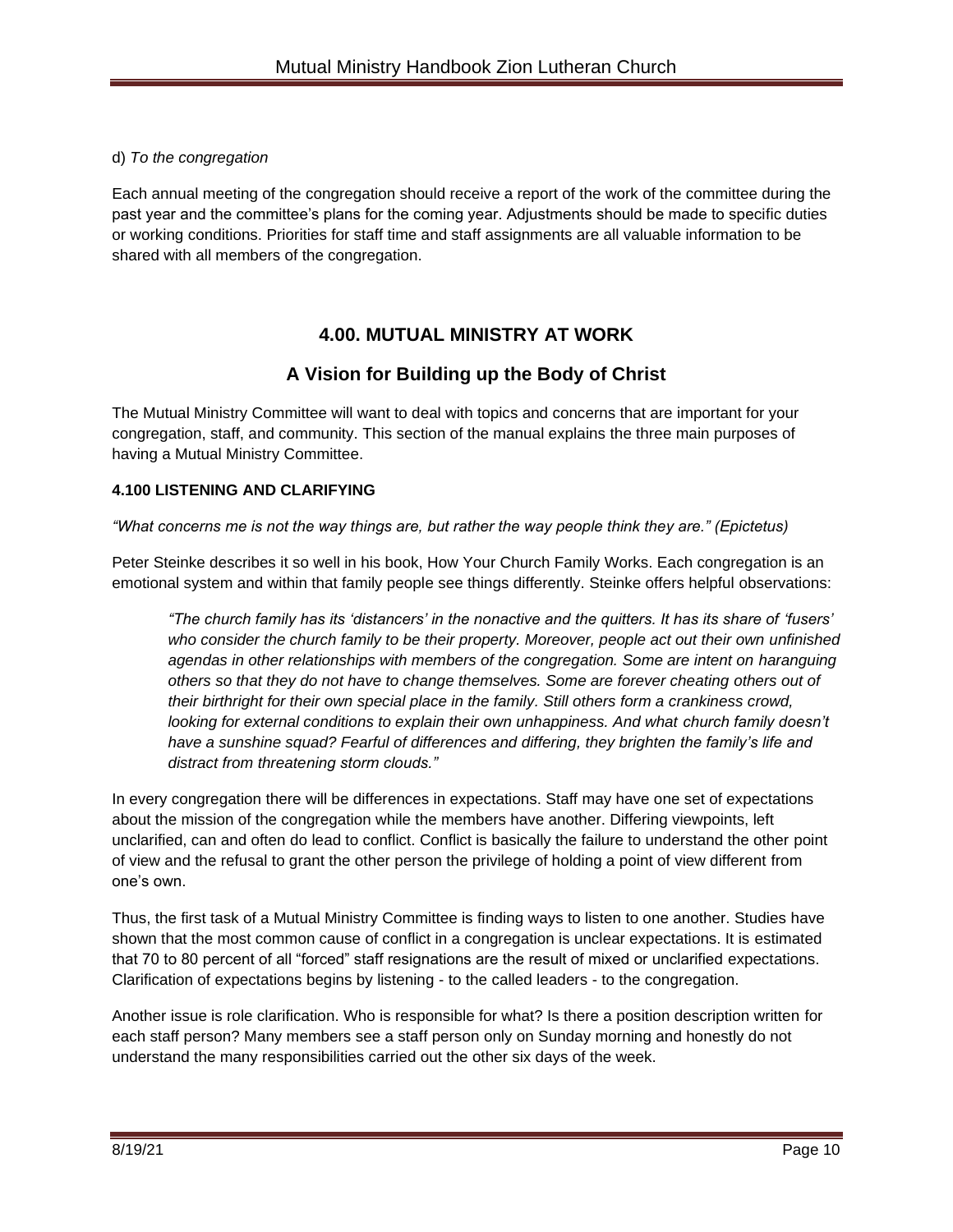A third part of listening and clarifying is to pick up early warning signs of any dissatisfaction in the congregation concerning staff. Why is the pastor's energy level so low? Why is our worship attendance and weekly offerings declining? Why do people not want to serve on council? We make assumptions and seldom take time to listen. Sending a questionnaire to the congregation is not a very personal, or helpful, way of trying to listen. A better way to listen might be through small group discussions, doing interviews with selected members, setting up "let's talk" sessions on Sunday morning, etc. The same is true regarding your staff. Elaborate evaluation forms are not nearly as helpful as simple face-to-face conversations. Much can be learned from talking about the joys/satisfactions and the frustrations/disappointments of the past year.

A fourth opportunity for listening and clarifying is to provide a "sounding board" for new or creative ideas. Invite the staff to test one new, even foolish, idea for the committee at each meeting. Don't debate. Listen. Keep a list. Some ideas just might provide new directions at the right time. Refer these to the congregation council or the appropriate committee for implementation. Others may simply better be left on the list.

Thus, the first step toward building up the body of Christ is listening and clarifying. It is through listening, conferring, clarifying, forgiving, and reconsidering that the ministry of the whole body of Christ can be strengthened.

### **4.200 SHARING AND COMMUNICATING**

*"The main problem is not the differences in points of view, it is the emotional reactions to the differences." (Michael Nichol)*

Each meeting of a Mutual Ministry Committee should provide time, probably at the beginning, for staff and members to share personal joys and frustrations about their life and ministry. So often we want to rush into the agenda, or to get on with the business so that we don't take time to share with one another. Our personal lives are filled with good times and bad times. To all of these things in life, we react emotionally. Congregations need to foster some safe places where members might be able to talk about such things. Where is the safe place for staff to personally share? Could your Mutual Ministry

Committee model what Luther called for when he spoke about the "mutual conversation and consolation of Christians?" To model this in your Mutual Ministry Committee will demand a level of candor that does not come easily for most Christians today. At the same time, it will require a commitment of confidentiality. That, too, does not come easy. Therefore, part of the expectations outlined for members in the job description for a Mutual Ministry Committee will be confidentiality. Most of the time, probably 95 percent, what you talk about is public information and conversation. But there may be times when things are shared that will require all members to hold what has been said in confidence. It may be sharing by a staff member or by a member of the committee. Or it may be sharing about someone or something in the congregation.

Gossip can destroy community. It can bring illness into a healthy congregation. It is important, therefore, not to spread anonymous criticisms or listen to anonymous comments. Mutual ministry can never permit someone to say "I can't tell you who told me this, but...;" if there is no name, there is no credibility to what is being said.

This raises a third purpose of sharing and communicating. If mutual conversation and consolation happens, there will be times when confession and absolution will be needed. It is strange that we tend to limit confession and absolution to our liturgy on Sunday morning. Each Sunday we offer our general confession of "thought, word and deed." In response each Sunday our pastor pronounces words of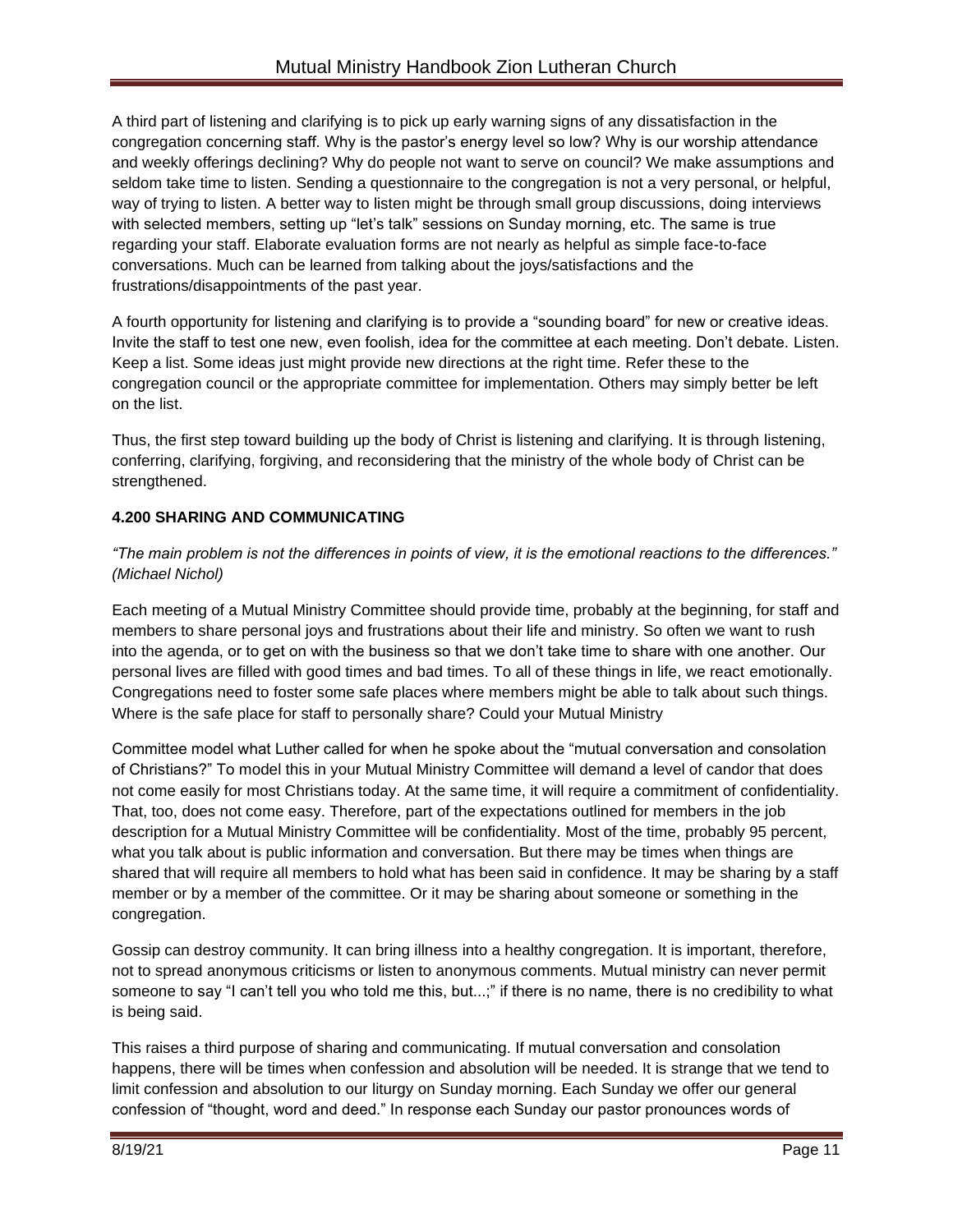absolution. But why does this happen only on Sunday? Why is the pastor the only one to speak words of absolution? Where does the pastor/called leader receive a spoken word of absolution and forgiveness?

I wonder how much of what we call career burnout, inappropriate crossing of the sexual boundaries, or depression is related to the absence of confession and absolution? The Small Catechism says that Christ gave to the church (all baptized believers) the power to forgive sin. I take that to mean it can happen on Monday through Saturday, as well as on Sunday.

A fourth dimension of sharing and communicating is how we interpret the ministry and expectations of staff to all other members of the congregation. Each year, in most congregations, staff should have some new emphasis or priority in ministry. The "Definition" form related to the Call provides for seven things which will receive special attention during the coming year. How are all members of the congregation kept abreast of this list of seven? What recommendations are forwarded to council, or other committees, related to shifts in emphasis or staff time? The committee can provide a full report not only of its work, but the work of staff as well, in the annual report for the congregation meeting. Finally, a regular column in your monthly newsletter can go a long way toward promoting and understanding mutual ministry.

### **4.300 REVIEWING AND REVISING**

*"If the blind lead the blind, both shall fall into the ditch."* (Matthew 15)

Sin blinds us all - called staff and lay members. That is why reviewing and revising can only be done in light of the first two purposes for a Mutual Ministry Committee - listening and clarifying, sharing and communicating.

So often an annual review is misunderstood as an "evaluation" of staff. If our vision is mutual ministry, then the scope of an annual review should be both the ministry of the pastor/called leader and the mission of the congregation. In short, the goal of any evaluation or review is the "building up the body of Christ" (Ephesians 4:12) - not finding fault!

Pausing to evaluate, to celebrate our success, to review our strategy for the future, is the only way to avoid walking blindly and falling into the ditch. Membership needs change. Our communities change. Our pastor/called staff change. Thus, we must constantly be checking our directions. If there is not some revision each year, then it probably suggests that we are not going anywhere.

Each meeting of the Mutual Ministry Committee will contain some element of reviewing and revising, but at least once a year devote one full meeting to an annual review. Many procedures and forms are used in the business world to evaluate performance. Unfortunately, many of these approaches are simply not well suited within the church.

In the "Definition" form related to the call there are possibilities of listing seven emphases of staff ministry and seven ways the congregation will encourage and support the ministry. Each year this document can serve as the basis for reviewing and revising. Each year the Mutual Ministry Committee can discuss with the staff the seven priorities. Each year, the Mutual Ministry Committee can review the ways the congregation has committed itself to support the ministry. Each year we can find ways which were helpful and determine what might be even more helpful during the coming year.

It is out of such ongoing dialogue that the ministry of the whole people of God is strengthened. It is out of such dialogue that mutual ministry can develop within the life of your congregation. The next chapter will help us define some of the terms related to your work on Mutual Ministry Committee.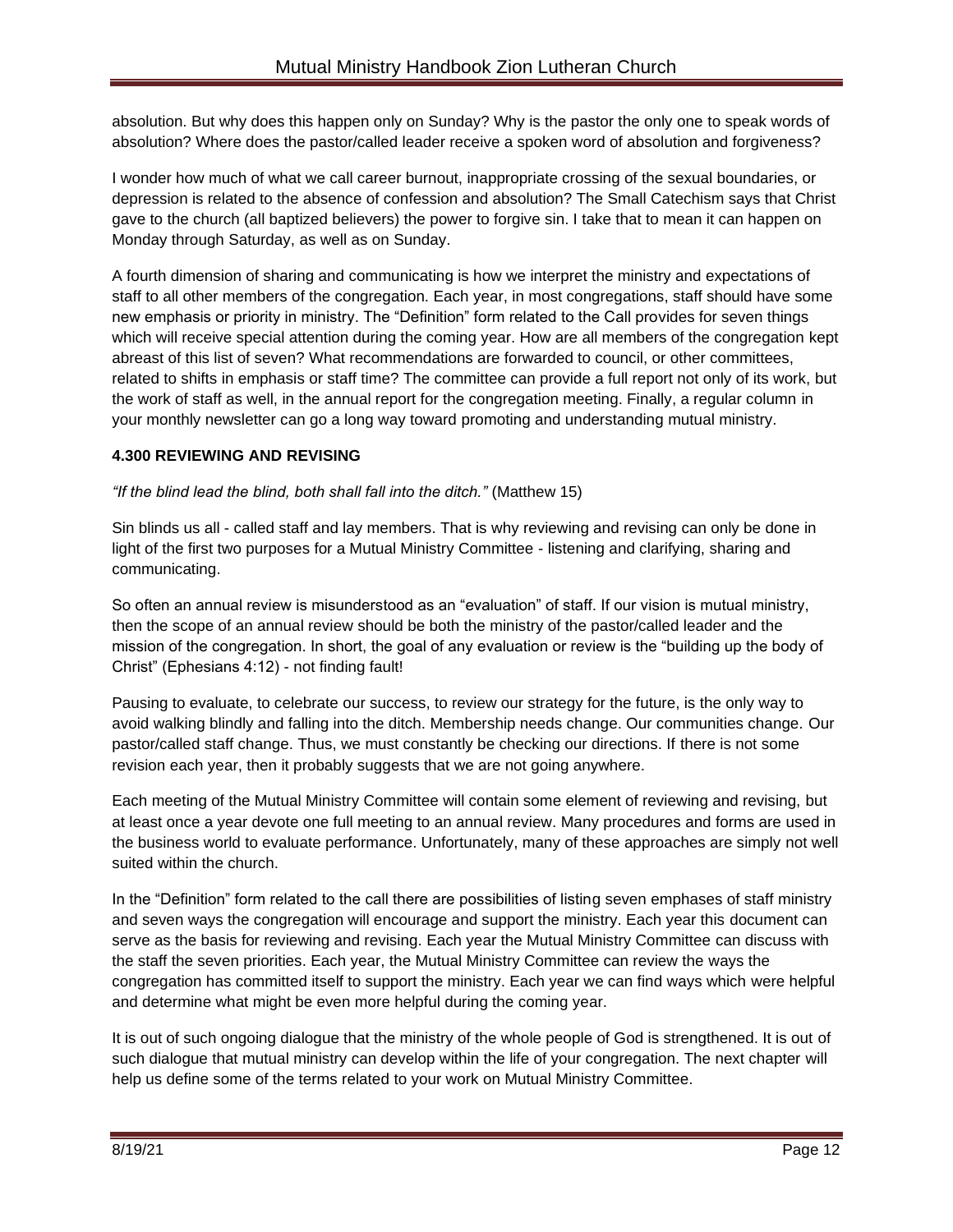### **5.00 DEFINITIONS**

### **The Place to Start**

### **5.100 Your Expectations**

A Mutual Ministry Committee will not provide any magical answers, but it will provide a place to begin to define your vision for building up the body of Christ within your congregation.

A Mutual Ministry Committee will not change your pastor into "exactly what you want," but it will provide an arena for the two of you to define your differences and respect each other as partners in ministry.

A Mutual Ministry Committee will not solve all personal problems for staff or members, but it will be a "safe place" for mutual conversation and consolation. A place of forgiveness, absolution and renewal.

### **5.200 New Committee or Old?**

It is tough to teach an old dog new tricks. In the same way, it is often difficult to redirect the work of the committee that has been working with an agenda other than mutual ministry. Sometimes it is simply easier to start with a clean slate. But that is for you, your congregation, your pastor, to define and to decide.

There are, however, some proven times when starting a Mutual Ministry Committee is easier than other times.

- 1. The most successful time to start a Mutual Ministry Committee is within the first year after a new pastor/called staff person has arrived. At this time, several members of the call committee are obvious selections for the Mutual Ministry Committee. Some synods, in fact, are making this a part of the call process. A synod staff person will return to the congregation about nine months after the official call action, review the working relationship, and assist in the establishment of a Mutual Ministry Committee.
- 2. The second most successful time to start a committee is on the anniversary (one or two years) of the call. The longer the delay, however, the more difficult it will be to start off with a clean slate.
- 3. A final time might be after the congregation has thoroughly worked through some difficult or major problem with an outside consultant or counselor. Note - the Mutual Ministry Committee appropriately comes after the disruption has been settled. You do not set up the Mutual Ministry Committee to settle the conflict. That is the work for an outside counselor or consultant.

### **5.300 Job Description for Your Committee**

The committee shall mirror The Call Committee organization as a starting point. Over time, the Mutual Ministry Committee may revise these job descriptions the meet changing needs of the committee as outlined below in the March-April portion of the Annual Agenda Section 6.100, *Set aside two meetings for the annual review. Use this time to go over the details in "Definition of Compensation, Benefits and Responsibilities." Revise Job Descriptions. Establish goals for coming program year of September through May.*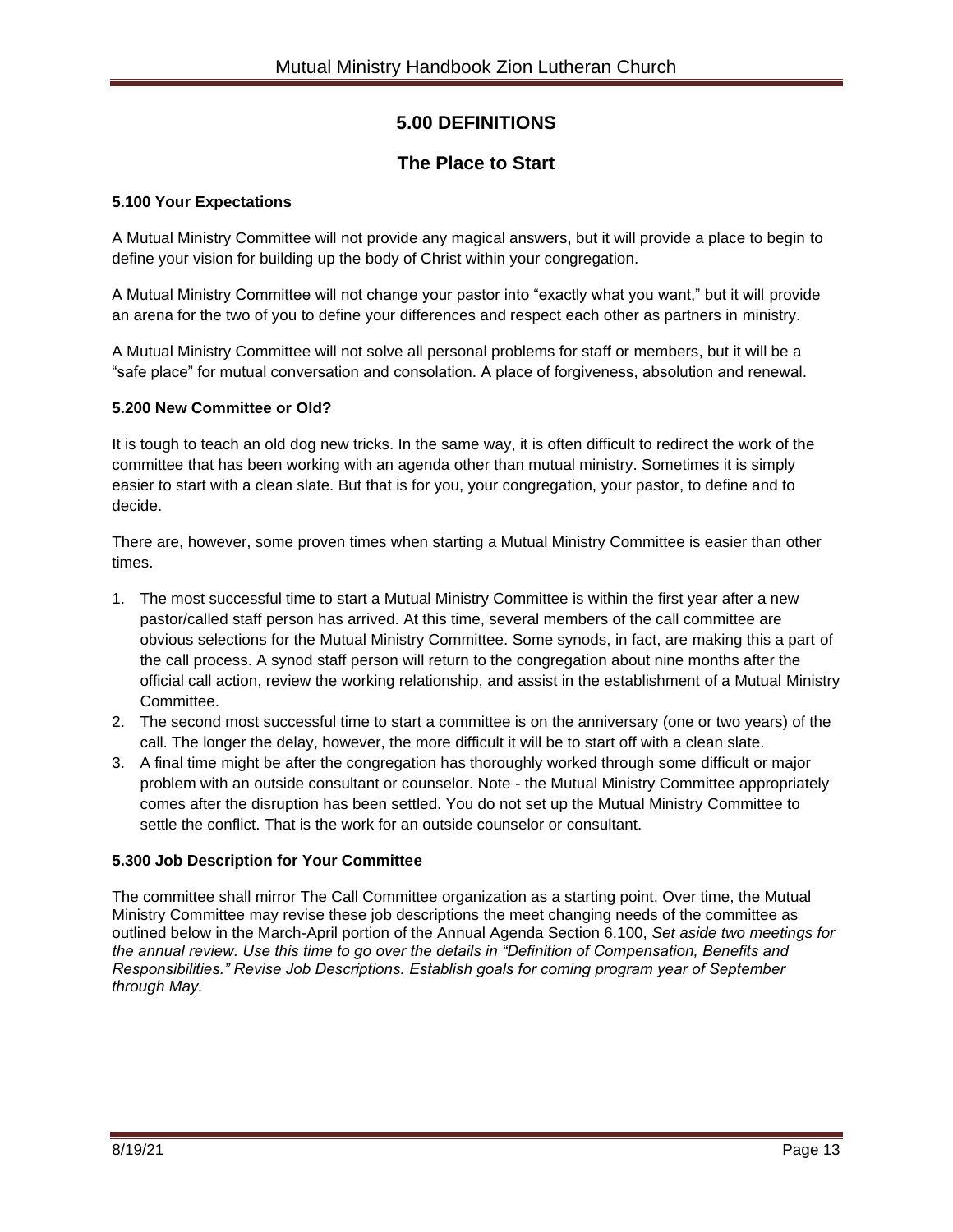Unless revised, The Mutual Ministry Committee will elect the following officers at the first meeting of each new Mutual Ministry Committee held during March or April of each year.

- **Chairperson:** Communicates dates and times of each meeting and presides over each committee meeting.
- **Secretary:** Records minutes from each meeting and provides copies for all members at the next regularly scheduled meeting.
- **Chaplain:** Has the primary responsibilities for seeing that the work of the committee is carried out in a prayerful manner by arranging for meetings to be opened and closed with prayer and/or a devotional time, and by calling attention to the working of the Spirit in the Mutual Ministry Committee process.

### **5.400 Staff - Congregation Partnership**

In 1994, the ELCA developed a new resource for defining staff- congregational partnership. It is part of what every congregation works with during the official call process and is called "Definition of Compensation, Benefits, and Responsibilities." It is the expectation that all called leaders (pastors, associates in ministry, diaconal ministers, and deaconesses) will have opportunity to annually review and update this "Definition" form with the Mutual Ministry Committee.

Because the "Definition" form is so basic for staff-congregation partnership, it is absolutely necessary that each member of the Mutual Ministry Committee have a copy of the "Definition" form which was completed at the time of the call or was updated in the previous year. In addition, members of the committee will need blank copies so that the form may be updated annually. You may secure copies from your synod office.

The "Definition" form is an extremely valuable resource for every Mutual Ministry Committee. Used each year, it provides a common format and uniform process for staff and congregation to clarify expectations, identify special emphases, and to discuss compensation and benefits. Once in place, the "Definition" form becomes a benchmark or starting place for the annual review. Thus, the "Definition" form becomes a normative basis of evaluating and strengthening both the mission of your congregation and the ministry of your staff.

After all members of the committee understand the special priorities or emphases of each Called staff person and the ways the congregation has agreed to encourage this ministry, then the committee can review the details of compensation and other agreements which also are part of the "Definition" form.

### **5.410 Staff Emphases (Part E - "Definition" Form)**

There is no better way to clarify expectations than to talk about the special emphases in the ministry of each staff person. What are the priorities regarding the use of time? What is the main focus of ministry? How does an emphasis change next year from last year? What are the implications of mutual ministry and how volunteers might share and assist staff in his/her ministry? In short, can some things be done by volunteers rather than by staff?

Part E may be the most valuable section within the "Definition" form. Because of its value and importance, it may take one or more meetings of the committee simply to discuss the expectations and agree upon the specific duties for the coming year. Writing the details down provides a basis for review and revision next year. Finally, this section has particular value in situations where there is more than one staff person serving within a congregation or when one staff person is serving in a multi-congregation situation.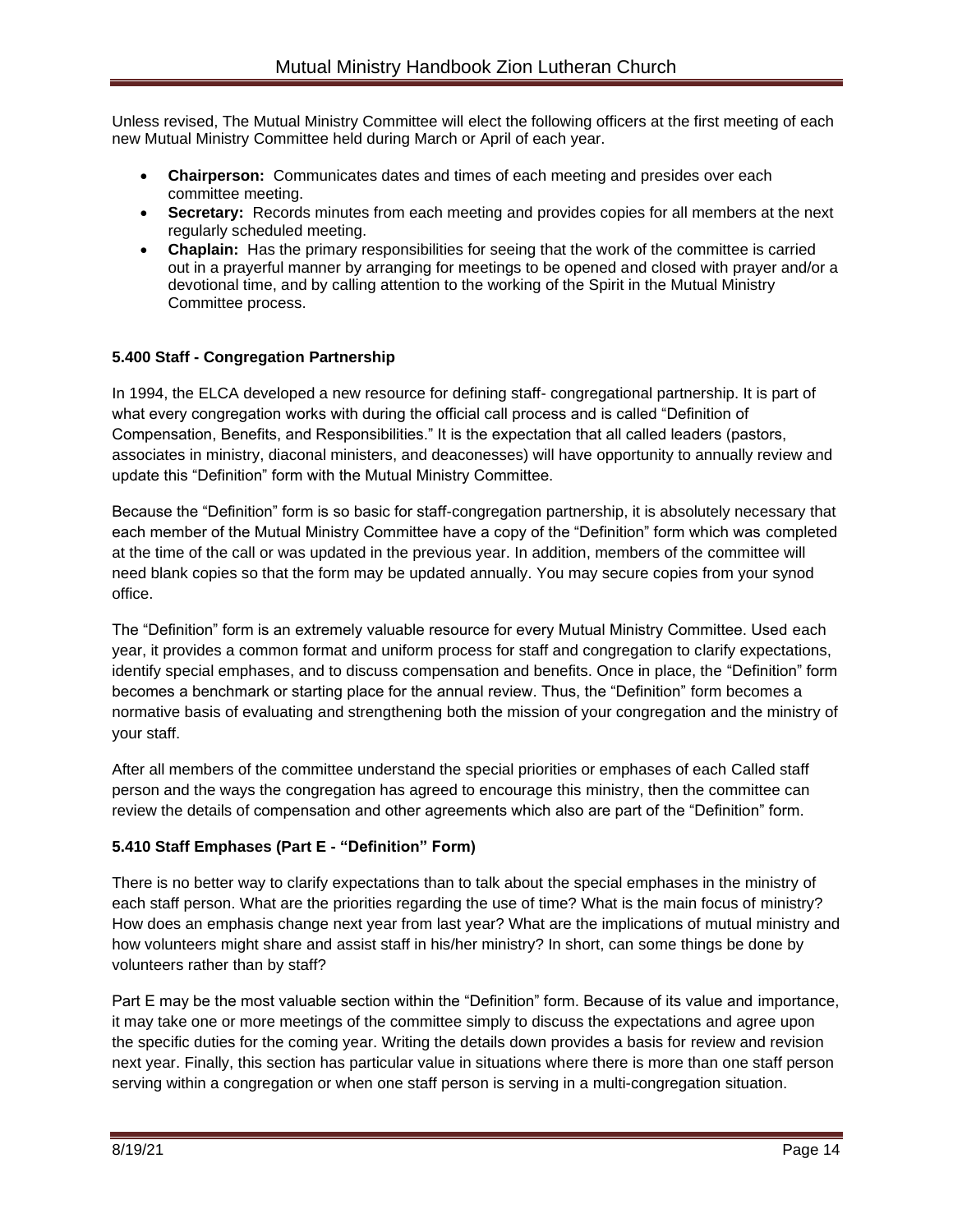#### **5.420 Congregational Encouragement (Part E - "Definition" Form)**

The second section of Part E is the partnership side of mutual ministry. Here is an opportunity to set forth what the committee, or congregation, commits itself to provide in way of support and encouragement for the staff person during the coming year. Here is an opportunity for the congregation to be specific regarding its mutual ministry commitment. How can empty vessels be refreshed and refilled? How can caregivers be cared for?

How will your committee agenda throughout the year focus on this mutual ministry? Once again a review of the three purposes in Chapter III may give you some ideas.

Having looked at the partnership outline in Part E, you are now ready to talk about how the congregation will compensate the staff person for the ministry which is expected.

### **6.000 AGENDA**

### **Mutual Ministry Throughout the Year**

Defining your expectations, setting the boundaries, and preparing a committee job description are the starting points for having a Mutual Ministry Committee in your congregation. Many congregations report that having an overnight retreat each year is very helpful for committee members. Each year you will need to order new copies of the "Definition" form. When new members join the committee, you also need to provide copies of the committee job description and tell them where to find this site on the internet. Finally, many congregations have found it beneficial to develop an overall annual agenda.

Projecting an annual agenda assures that you will cover the full range or scope of committee work as outlined in your committee job description. It also avoids the pitfall of having meetings degenerate into an "ain't it awful" gripe session.

Once you have an outline of an annual agenda, you can build a specific agenda for each committee meeting. In some congregations the Mutual Ministry Committee meets monthly. Other committees meet

six to eight times a year. Experience has shown that quarterly meetings are feasible for most congregations, and there should be at least two (one after the annual council election and organization; one before the December council meeting) every year.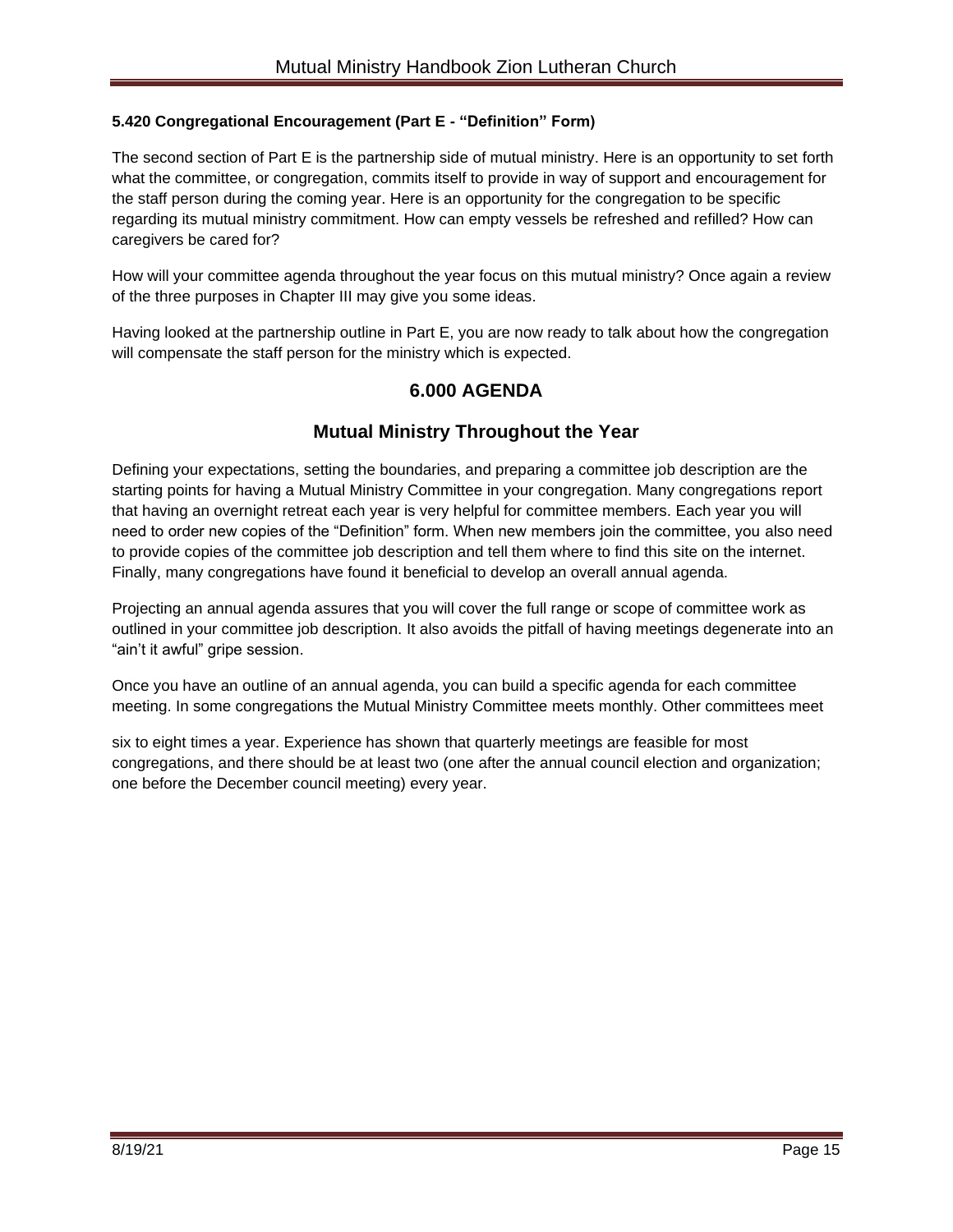#### **6.100 Suggested Annual Agenda**

### **Annual Agenda**

#### **January-February**

- A. Review the annual congregation meeting and any goals or emphases that were established for the coming year.
- B. Review the investment of time of staff for the past year and determine what adjustments are necessary in light of new goals or emphases for the coming year.

#### **March-April**

A. Sponsor a recognition dinner for staff. Note any anniversaries of call, birthdays, etc.

#### **April-May**

- A. Set aside two meetings for the annual review. Use this time to go over the details in "Definition of Compensation, Benefits and Responsibilities." Revise Job Descriptions. Establish goals for coming program year of September through May.
- B. Prepare an article for your newsletter communicating specific duties outlined in Part E of the "Definition" form. Be sure to report any shifts in emphases of staff time.

#### **May-August**

- A. Give a temple talk to the congregation about the work of the committee.
- B. Have staff prepare an article for the newsletter related to the joys and stresses of ministry.
- C. Formulate recommendations that will be forwarded to the congregation council or appropriate committee in time for inclusion in the next year's budget.
- D. Review goals for September-May

#### **September-October**

A. Check-in meetings to see how things are going.

#### **November-December**

- A. Review continuing education plan.
- B. Review the congregation's goals, the goals of staff, and the work of the committee during the past year.
- C. Prepare a report for the annual congregation meeting.